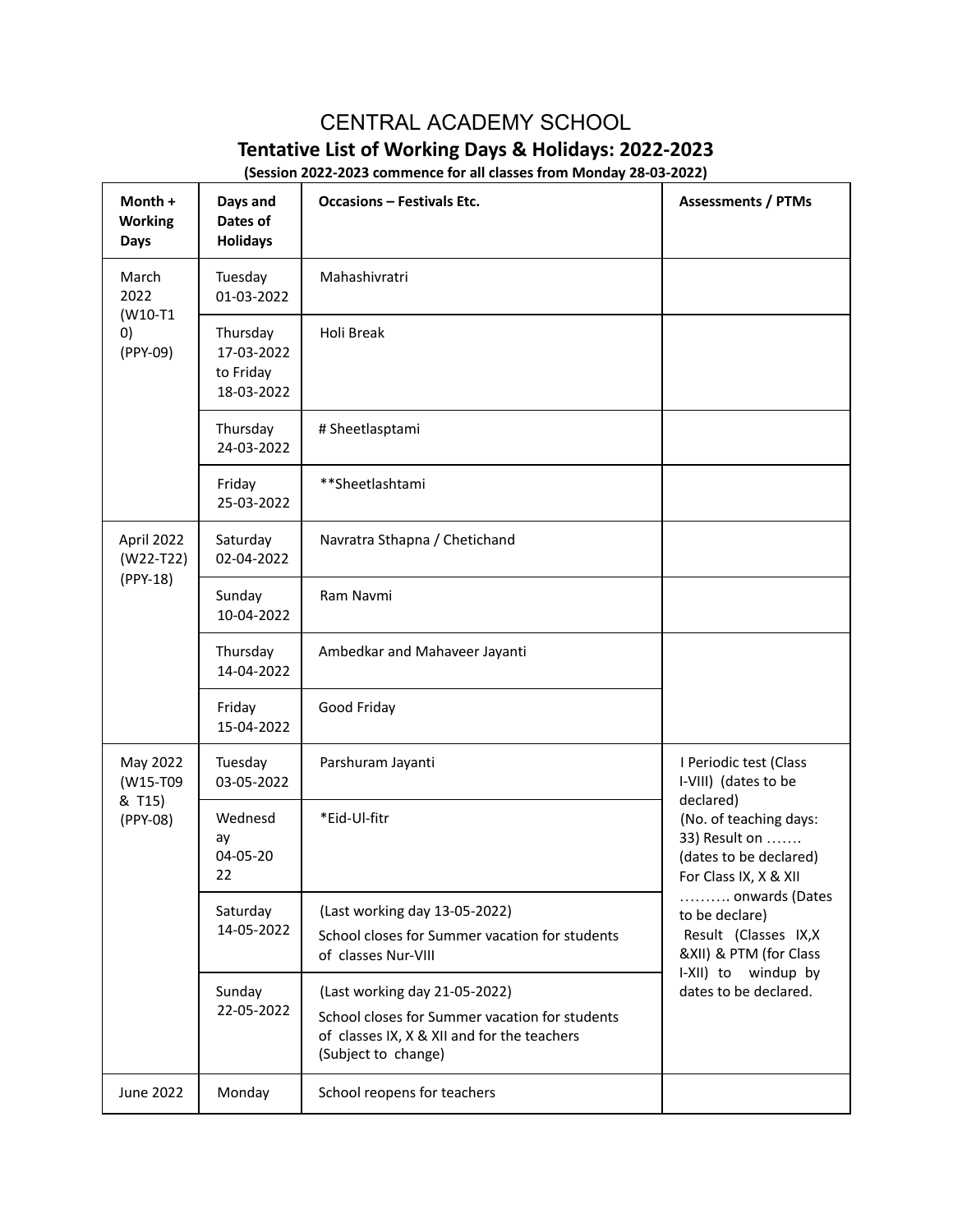| $(W10-T07)$                                        | 20-06-2022             |                                     |  |
|----------------------------------------------------|------------------------|-------------------------------------|--|
| (PPY-06)                                           | Thursday<br>23-06-2022 | School reopens for students Nur-XII |  |
| <b>July 2022</b><br>(W25-T25<br>& T24)<br>(PPY-21) | Sunday<br>10-07-2022   | *Eid-Ul-Zuha (Bakra Eid)            |  |
| August<br>2022<br>(W22-T21                         | Tuesday<br>09-08-2022  | *Moharram / Vishwa Aadiwasi Diwas   |  |
| (PPY-18)                                           | Thursday<br>11-08-2022 | Raksha Bandhan                      |  |
|                                                    | Monday                 | Independence Day Celebration        |  |

15-08-2022

|                                                             | Friday<br>19-08-2022<br>Monday<br>29-08-2022 | Janmashtami<br>**Ramdev Mela     |                                                                                                                                                                                                                                                                                                                                       |
|-------------------------------------------------------------|----------------------------------------------|----------------------------------|---------------------------------------------------------------------------------------------------------------------------------------------------------------------------------------------------------------------------------------------------------------------------------------------------------------------------------------|
| Septemb<br>er 2022<br>(W23-<br>$T-13$<br>$E-10$<br>(PPY-20) | Monday<br>05-09-2022                         | Teachers' Day and Ramdev Jayanti | Half Yearly<br>Examination (Class<br>$I-VIII & XIII)/II$<br>Periodical Test (Class IX<br>& X)/Quarterly<br>Examination (Class XI)<br>to begin from Monday<br>12-09-2022 (No. of<br>teaching days: 66)<br>Examination of<br>Computer Science and<br>G.K. of classes 1-8 will<br>be held with<br>regular classes before<br>H.Y. begins. |
|                                                             | Friday<br>09-09-2022                         | # Annat Chaturthi                |                                                                                                                                                                                                                                                                                                                                       |
|                                                             | Monday<br>26-09-2022                         | Navratri Sthapna                 |                                                                                                                                                                                                                                                                                                                                       |
| October<br>2022<br>$(W13-T12)$<br>(PPY-10)                  | Sunday<br>02-10-2022                         | Gandhi Jayanti Celebration       | Result on Saturday<br>01-10-2022 (Class<br>I-VIII) PTM (Class<br>NR-XII) to wind up by<br>01-10-2022                                                                                                                                                                                                                                  |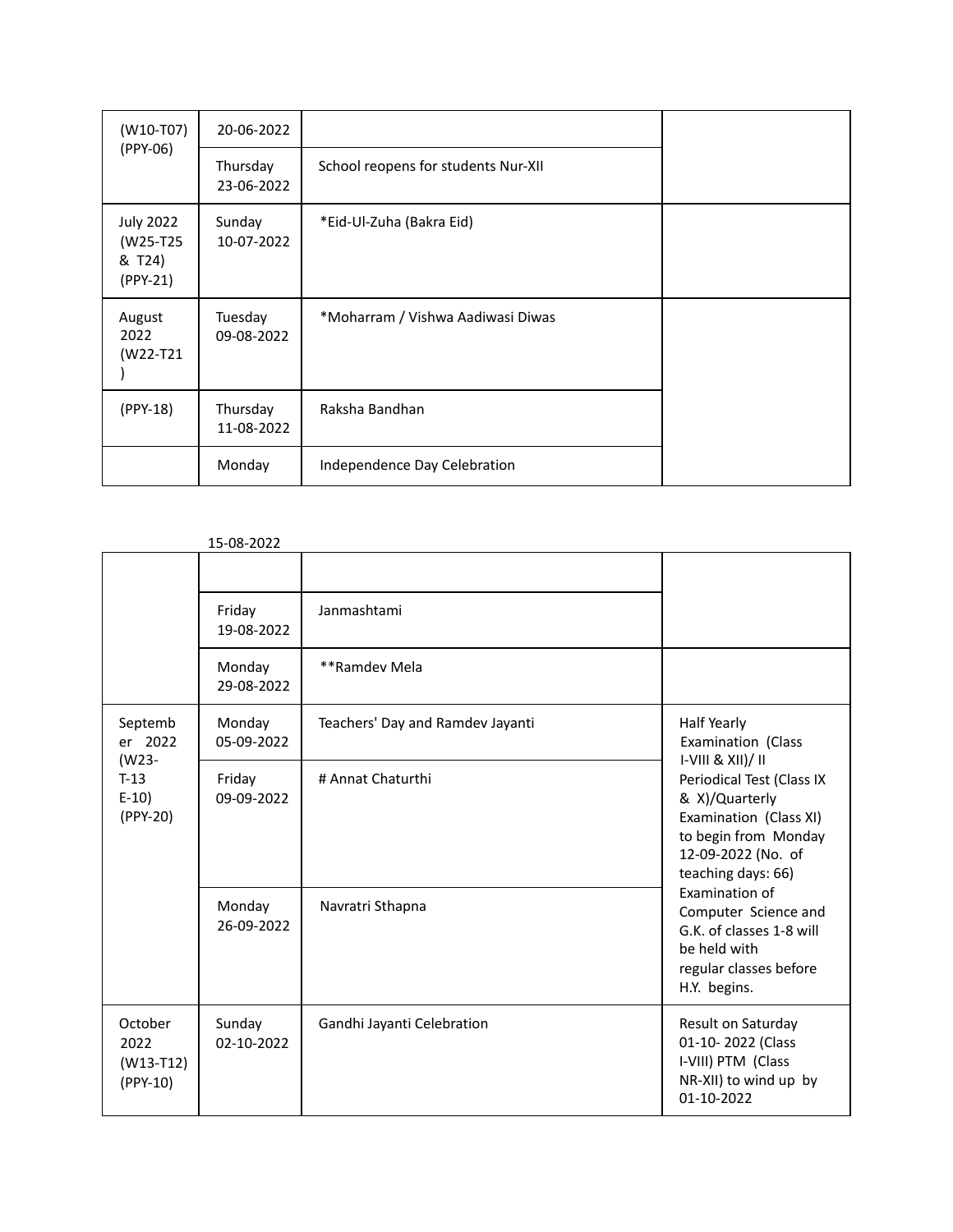|                                               | Monday<br>03-10-2022<br>to<br>Wednesd<br>ay<br>05-10-20<br>22 | Dussehra Holidays (Subject to change) |                                                                                                                                                                                                               |
|-----------------------------------------------|---------------------------------------------------------------|---------------------------------------|---------------------------------------------------------------------------------------------------------------------------------------------------------------------------------------------------------------|
|                                               | Sunday<br>09-10-2022                                          | *Eid- Ul-Milad (Barawafat)            |                                                                                                                                                                                                               |
|                                               | Monday<br>17-10-2022<br>to<br>Wednesd<br>ay<br>26-10-20<br>22 | Diwali Break (Subject to change)      |                                                                                                                                                                                                               |
| November<br>2022<br>(W24-<br>T24)<br>(PPY-21) | Tuesday<br>08-11-2022                                         | Guru Nanak Jayanti                    |                                                                                                                                                                                                               |
| December<br>2022 (W20<br>$-T20)$<br>(PPY-17)  | Sunday<br>25-12-2022                                          | Christmas Day                         | Il Periodic Test (classes I<br>to VIII), III Periodic Test<br>(Classes IX & X), Half<br>Yearly (Class XI) & I<br>Pre-Boards (Class XII) -<br>Wednesday 07-12-2022<br>onwards<br>(No. of teaching days:<br>44) |
|                                               | Thursday<br>29-12-2022                                        | Guru Govind Singh Jayanti             |                                                                                                                                                                                                               |
|                                               | Sunday<br>25-12-2022<br>to Sunday<br>01-01-2023               | Winter Break (Subject to change)      |                                                                                                                                                                                                               |
| January<br>2023<br>(W25-<br>T23)<br>(PPY-21)  | Saturday<br>14-01-2023                                        | @Makar Sankranti                      | Result Saturday<br>07-01-2023<br>PTM to windup by<br>Friday 06-01-2023                                                                                                                                        |
|                                               | Thursday<br>26-01-2023                                        | Republic Day Celebration              |                                                                                                                                                                                                               |
| February<br>2023 (W21-                        | Saturday<br>18-02-2023                                        | Mahashivratri                         | <b>Annual Examination</b><br>to begin from<br>Monday 27-                                                                                                                                                      |